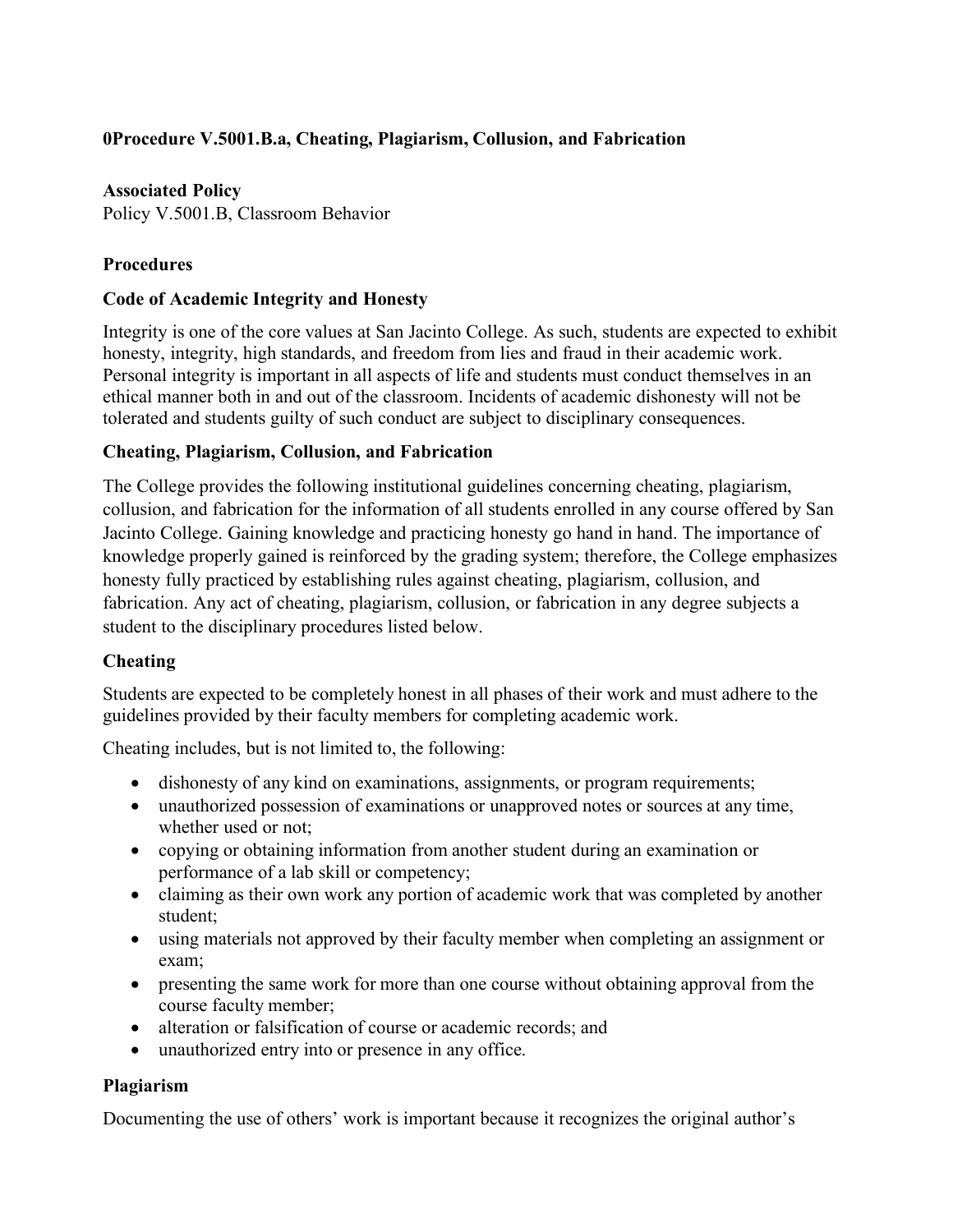effort, establishes the student writer's credibility, and supports the audience's future research. Plagiarism is offering the work of another as one's own, intentionally or unintentionally, without proper acknowledgment. Students who fail to give appropriate credit for ideas or material they take from another, whether a fellow student or a resource writer, are guilty of plagiarism (i.e., stealing the words or ideas of another).

The College may contract with companies or organizations that provide plagiarism-detection services. Such companies may receive students' work for the purpose of comparing the students' work with a reference database. Students enrolling at San Jacinto College agree as a condition of their enrollment that their work may be submitted to such companies for the purpose of plagiarism detection and that the company may retain a copy of the work for plagiarismdetection purposes. Such companies will not copy, use, or distribute the students' work.

Plagiarism includes, but is not limited to, the following:

- using the ideas and or words of another person, without giving that person appropriate credit;
- representing another's artistic or scholarly works (i.e., musical compositions, computer programs, photographs, paintings, drawings, sculptures, etc.) as your own;
- submitting a paper purchased in whole or in part from another person or other sources, including the internet;
- copying computer programs or data files belonging to someone else; and
- using undocumented Web sources.

# **Collusion**

Learning is an active process for all students; completion and submission of original work is essential to the learning process. Collusion is unauthorized collaboration in preparing any work offered for credit. Therefore, students should take reasonable precautions to protect their workfrom being compromised.

Collusion includes, but is not limited to, the following:

- knowingly using, buying, selling, stealing, sharing, transporting or soliciting, in whole or in part, any information or materials to be submitted as a student's own work,
- impersonating another student for the purpose of taking a course, any academic work, or exam,
- providing unauthorized access to course materials, and
- agreeing with one or more persons to commit any act of academic dishonesty.

# **Fabrication**

Fabrication is all experimental data, observations, interviews, statistical surveys, and other information collected and reported as academic work not authenticated.

Fabrication includes, but is not limited to, the following:

• falsifying the results obtained from research or laboratory experiments,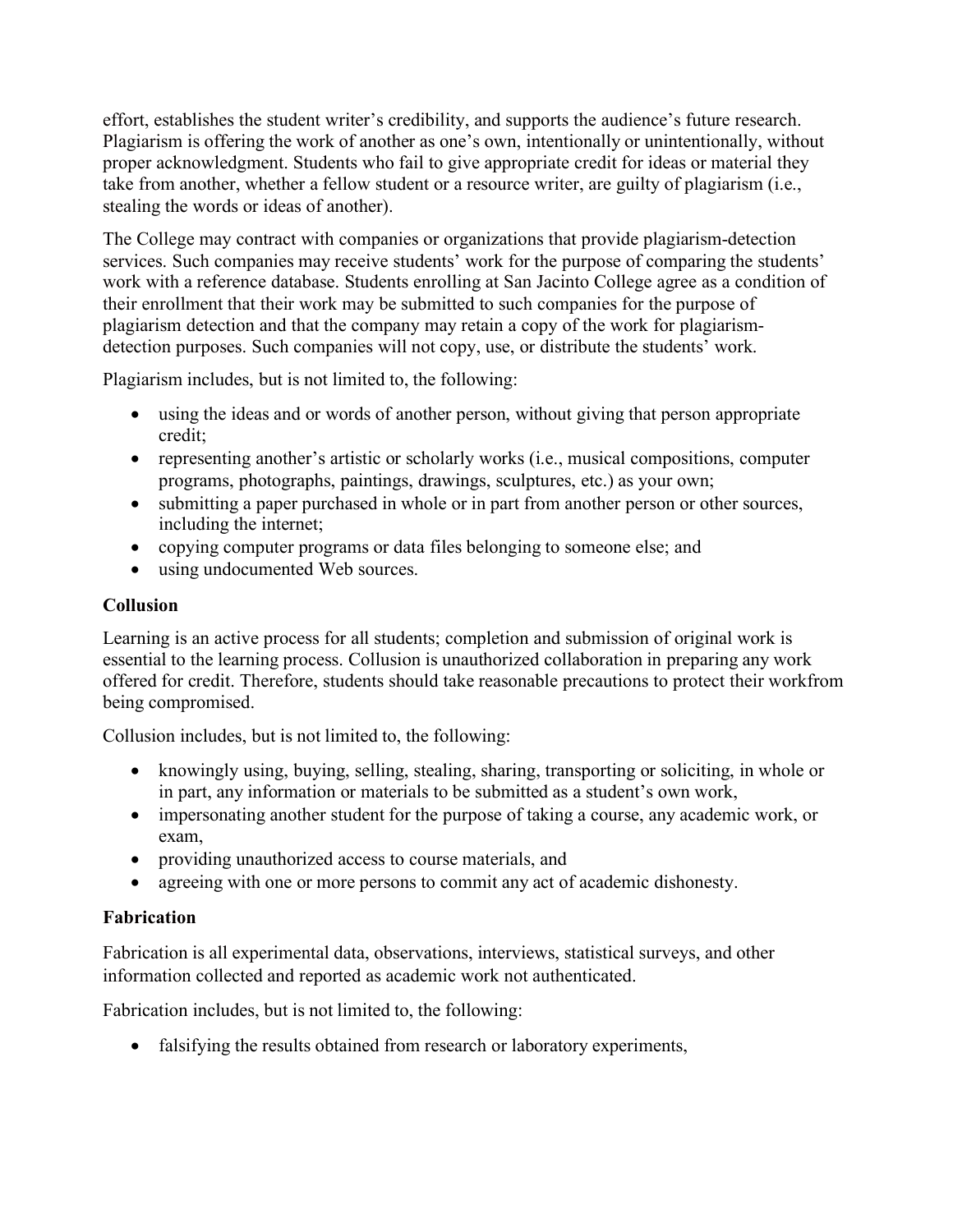- presenting results of research or laboratory experiments without the research orlaboratory experiments being performed, and
- changing answers or grades after an academic work has been returned to the student.

#### **Responding to Violations**

Faculty have the responsibility to initiate disciplinary action in response to violations of the rulesregarding academic honesty. A faculty member is responsible for investigating these violations, which include, but are not limited to, collection of any evidence of cheating at the time it occurs and discussions with the student and witnesses. A student may not withdraw from the course during the investigation of an incident of academic dishonesty or when a course grade of F has been imposed. Should a student withdraw from a course related to the instance(s) of academic dishonesty (during the academic dishonesty investigatory process) the College reserves the right to reinstate the student in the class. The College will maintain a record of any imposed penalty ordisciplinary action. These violations of academic dishonesty are also communicated with respective department chairs/program directors and deans.

#### **Penalties**

If, in the judgment of the faculty member, cheating, plagiarism, collusion, or fabrication has occurred, he or she may assess one of the following penalties:

- failure of the assignment by the faculty member,
- requirement for the student to redo the test or assignment,
- reduced grade on the assignment by the faculty member,
- failure of the course; the student may appeal the grade through the Grade Appeal process *(see Complaint Procedure 100 found in the Catalog or Student Handbook),*
- recommendation for suspension from the College or dismissal from a program, which is submitted to the Campus Provost, Maritime Campus Associate Vice Chancellor, or Generation Park Executive Director (A suspension notation from the College may be placed on the student's transcript, if appropriate.), or
- submission of other penalty or action recommended by the faculty or program.

The faculty member will notify the student of his or her decision concerning the student's grade. The College may recommend other disciplinary action if code of student conduct violations have occurred. If a student will not meet with the faculty member or if notification cannot take place because of a student's unavailability, failure to respond, or incorrect contact information, the process proceeds as specified. The Campus Provost, Maritime Campus Associate, Vice Chancellor, or Executive Director Generation Park must review a recommendation for suspension or dismissal. If necessary, the campus leader will convene the Academic Appeals committee.

The faculty member will prepare an online Academic Dishonesty Incident Report (www.sanjac.edu/academic-dishonesty) for the Campus Provost, Maritime Campus Associate Vice Chancellor or Generation Park Executive Director, the Dean, Department Chair, and/or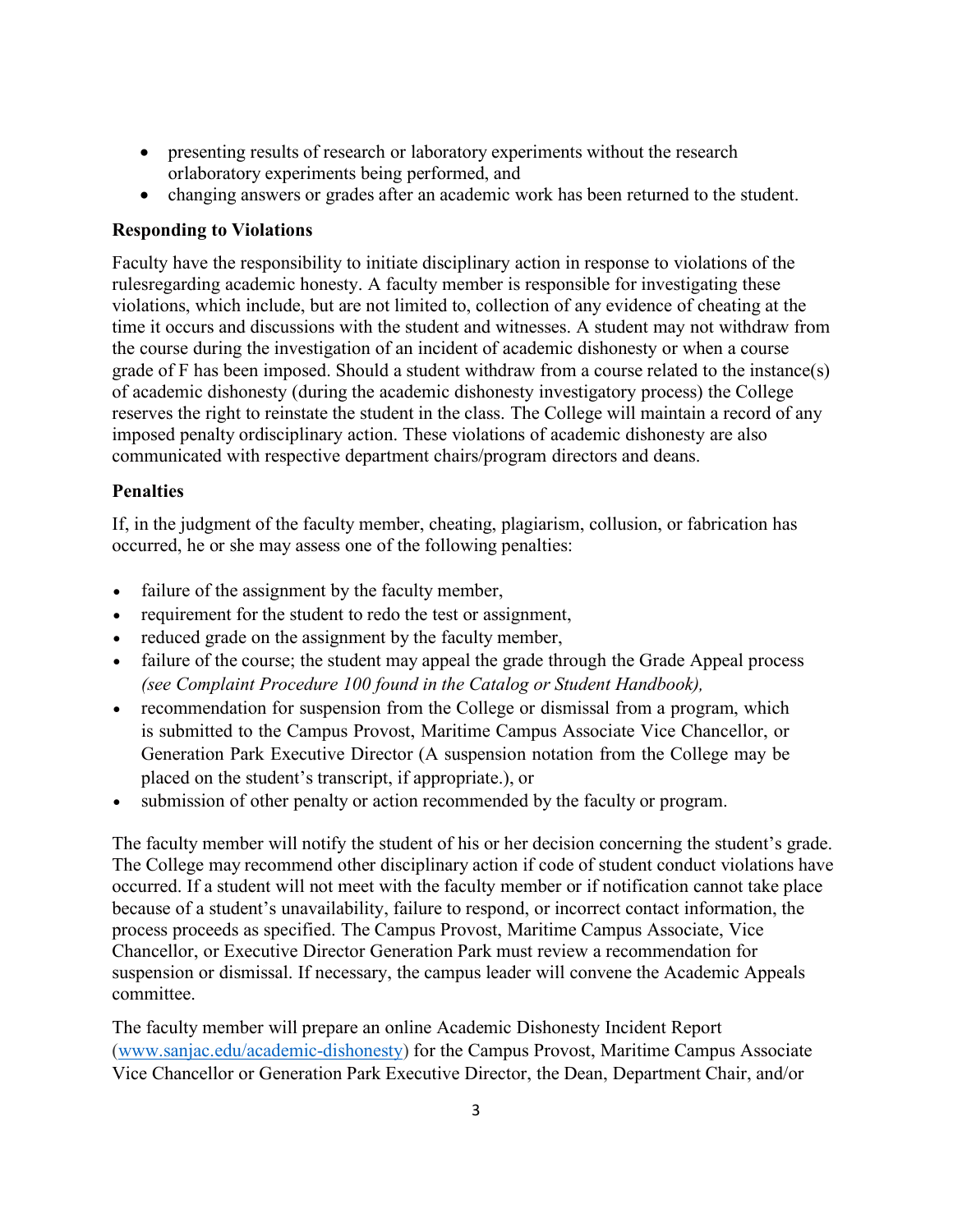Program Director. The report indicates the nature of the incident, student identifying information, and the proposed penalty. The Department Chair will generate a decision letter tothe student that will include the proposed penalty and the student's appeal rights.

#### **Appeals**

A student may appeal a proposed penalty made by a faculty member. The student shall initiate the appeal process within five (5) working days following the communication of the proposed penalty. The procedures for appealing a proposed penalty are:

- Student meeting with Academic Dishonesty Appeals Committee: Within five (5) workingdays after receiving written notification of the proposed penalty via email (or first-class mail when necessary), a student may request a hearing before an Academic Dishonesty Appeals Committee. The student must submit a written request directly via email or a mailed letter to the respective campus leader noted below. The campus designation will be stated in the email or letter sent to the student.
	- Central Campus Provost for Central Campus courses
	- North Campus Provost for North Campus courses
	- South Campus Provost for South Campus courses
	- Maritime Campus Associate Vice Chancellor Maritime Campus courses
	- Generation Park Campus Executive Director for Generation Park courses
- A first-class letter will be deemed to have been received on the third day after the date of mailing, excluding any intervening Sunday or federal holiday. An email will be deemed to have been received onthe second day after the sending of the message.
- The committee will consist of one full-time faculty member to be named by the student, one full-time faculty member to be named by the faculty member, and one full-time faculty member to be named by the campus leader. The campus leader will request that the student and faculty member submit the name of their nominees within five (5) working days after notification of all parties involved. Upon receiving the names of those nominees, and the campus leader appointing a third faculty member to the committee, the campus leader will set the time, date, and place of the closed hearing and notify all parties. The campus leader will appoint a separate faculty member to serve as the chair of the appeal committee. This will be done within five (5) working days after having received the names of both nominees. A student may present written evidence relevant to the appeal and may also be accompanied by an advisor. The student's advisor may attend the appeal meeting and confer with the student but may not crossexamine other participants. The student may have a maximum of two (2) persons (faculty member and advisor) in the room at the appeal committee meeting. Furthermore, an advisor may not be a witness in the matter.
- The Academic Dishonesty Appeals Committee may request information from the facultymember, student, and/or other persons familiar with the matter. The College